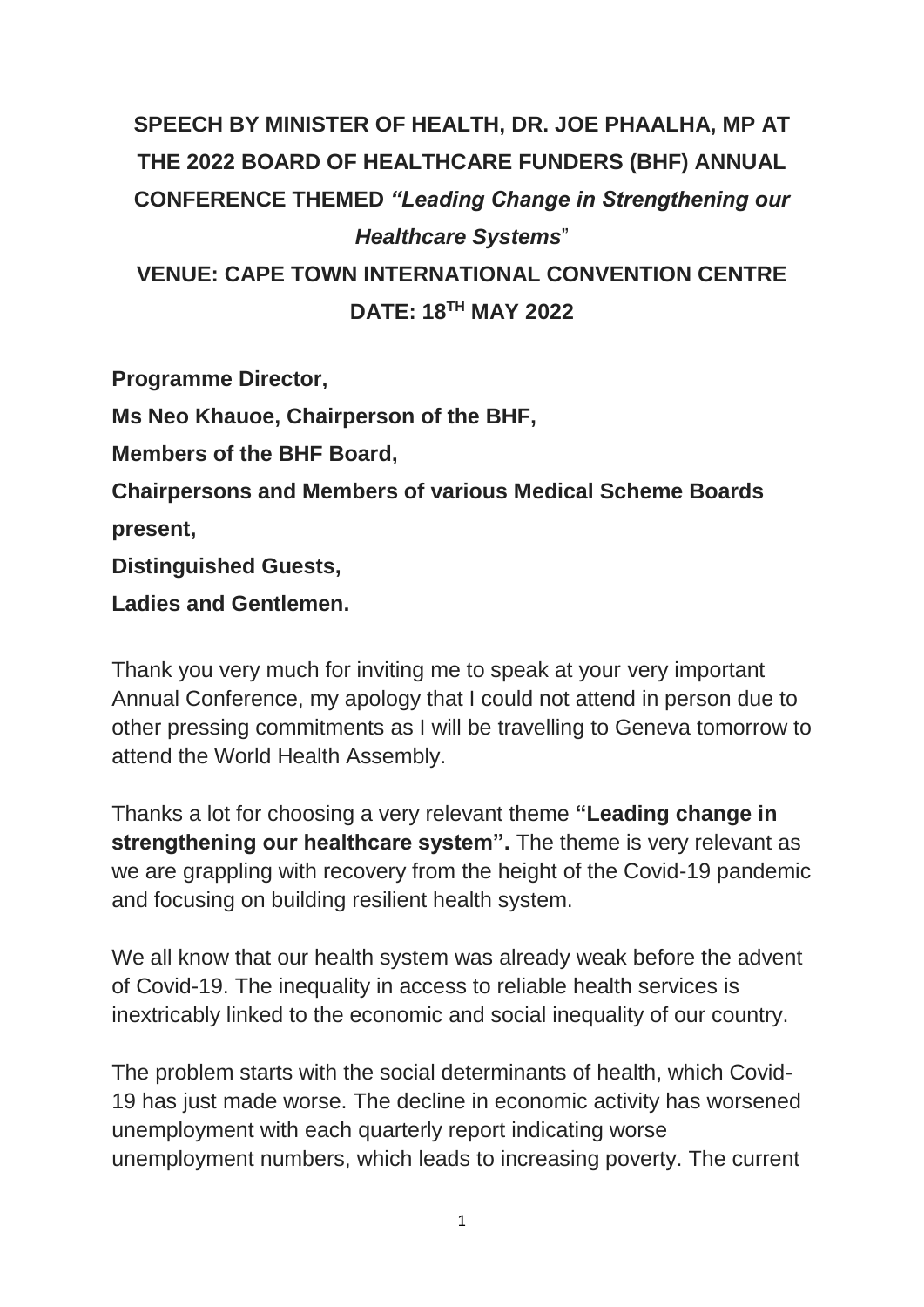conflict in Ukraine has made matters worse with high fuel prices which have led to high cost of basic commodities especially food. The recent floods in Kwazulu-Natal and Eastern Cape are leading the further depletion of scarce resources.

Poverty and unemployment lead to poor nutrition, lack of access to reliable clean water, safe shelter, and basic necessities, which make it impossible for many South Africans to have prospects of a better life. The socio-economic inequality is perpetuated at the provision of health services, which is heavily commodified.

Our two-tier health system with one for the rich and the other for the poor does not augur well for future prosperity of the country. The public health system is struggling with under-funding, depletion of health professionals all of whom have been trained in the very same public health system, inadequate equipment, and consumables.

On the other hand, the private health system which relies on the members of your medical schemes is flush with cash with shareholders counting better dividends than farmers, retailers, mining, and manufacturing companies.

The system is unsustainable because if those having income keep reducing, it means the private health system can only rely on ever increasing premiums for those insured. If you want to talk about **"change in strengthening the health system"**, you cannot avoid talking about the need to accelerate the creation of a more equitable health system.

The Covid-19 pandemic gave us very tangible examples of areas in which we can start to narrow the gap between the high demand for public health resources and the concentration of highly underutilised resources from the private providers.

At the height of the  $1^{st}$ ,  $2^{nd}$ , and  $3^{rd}$  waves with pressure on both ordinary and ICU beds, there were lot of endeavours to share the facilities including PPEs and Oxygen. We also shared information on bed